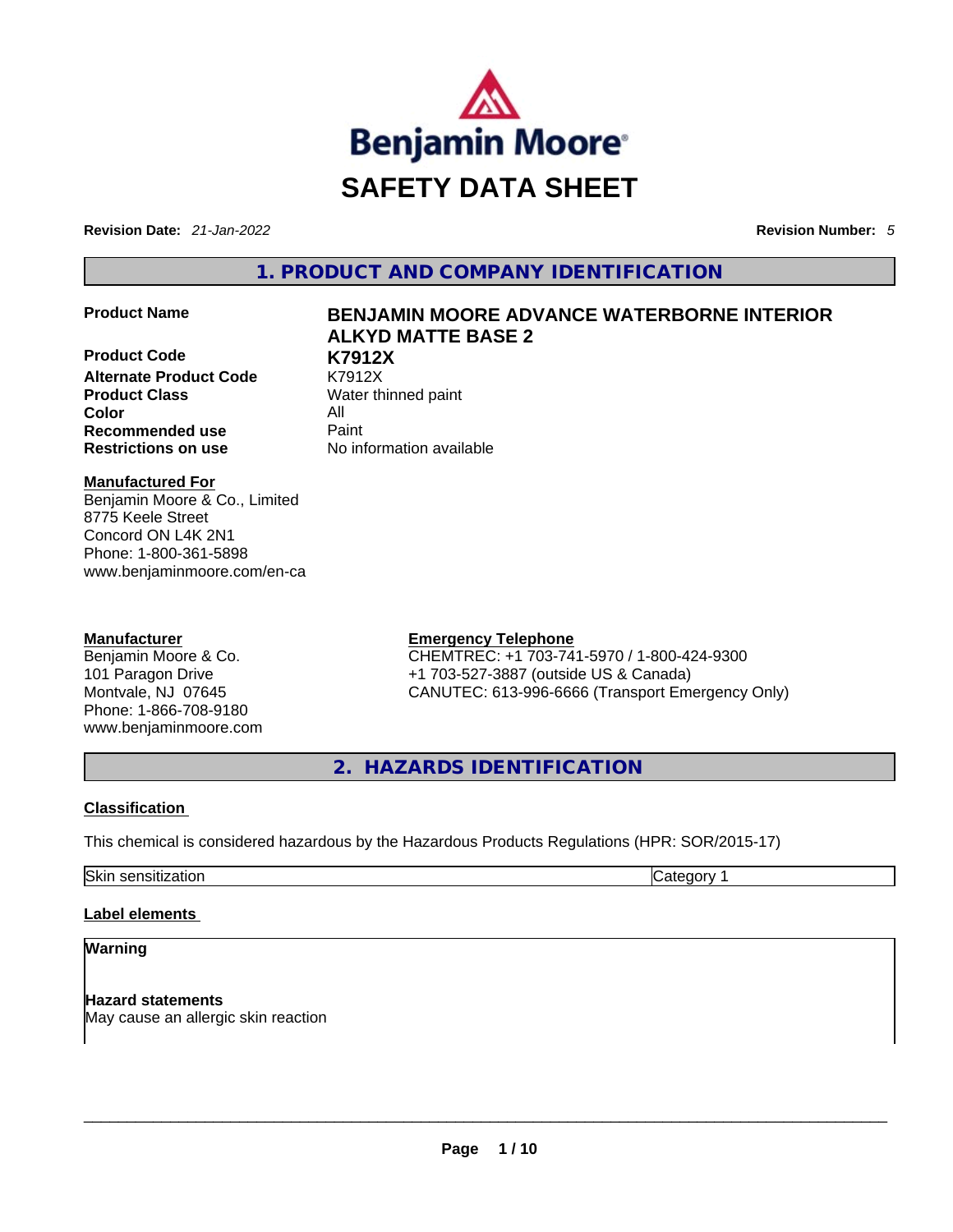

**Odor** little or no odor

## **Precautionary Statements - Prevention**

Avoid breathing dust/fume/gas/mist/vapors/spray Contaminated work clothing should not be allowed out of the workplace Wear protective gloves

#### **Skin**

IF ON SKIN: Wash with plenty of soap and water If skin irritation or rash occurs: Get medical advice/attention Wash contaminated clothing before reuse

## **Precautionary Statements - Disposal**

Dispose of contents/container to an approved waste disposal plant

#### **Other information**

No information available

Avoid breathing vapors or mists

 **WARNING:** This product contains isothiazolinone compounds at levels of <0.1%. These substances are biocides commonly found in most paints and a variety of personal care products as a preservative. Certain individuals may be sensitive or allergic to these substances, even at low levels.

# **3. COMPOSITION INFORMATION ON COMPONENTS**

| <b>Chemical name</b>            | CAS No.     | Weight-%      | Hazardous Material<br>registry number<br>(HMIRA registry #) | Date HMIRA filed and<br>Information Review Act date exemption granted<br>(if applicable) |
|---------------------------------|-------------|---------------|-------------------------------------------------------------|------------------------------------------------------------------------------------------|
| Titanium dioxide                | 13463-67-7  | 7 - 13%       |                                                             |                                                                                          |
| Limestone                       | 1317-65-3   | $5 - 10\%$    |                                                             |                                                                                          |
| Silicon dioxide, wax coated     | 112926-00-8 | $-5%$         |                                                             |                                                                                          |
| Talc                            | 14807-96-6  | - 5%          |                                                             |                                                                                          |
| Magnesium carbonate             | 546-93-0    | - 5%          |                                                             |                                                                                          |
| Polyalkylene glycol alkyl ether |             | $-5%$         | <b>HMIRC #9367</b>                                          | Granted: June 10, 2015                                                                   |
| Tetramethyl-5-decyne-4,7-diol,  | 126-86-3    | $0.1 - 0.25%$ |                                                             |                                                                                          |
| $2,4,7,9-$                      |             |               |                                                             |                                                                                          |

\*The exact percentage (concentration) of composition has been withheld as a trade secret

# **4. FIRST AID MEASURES**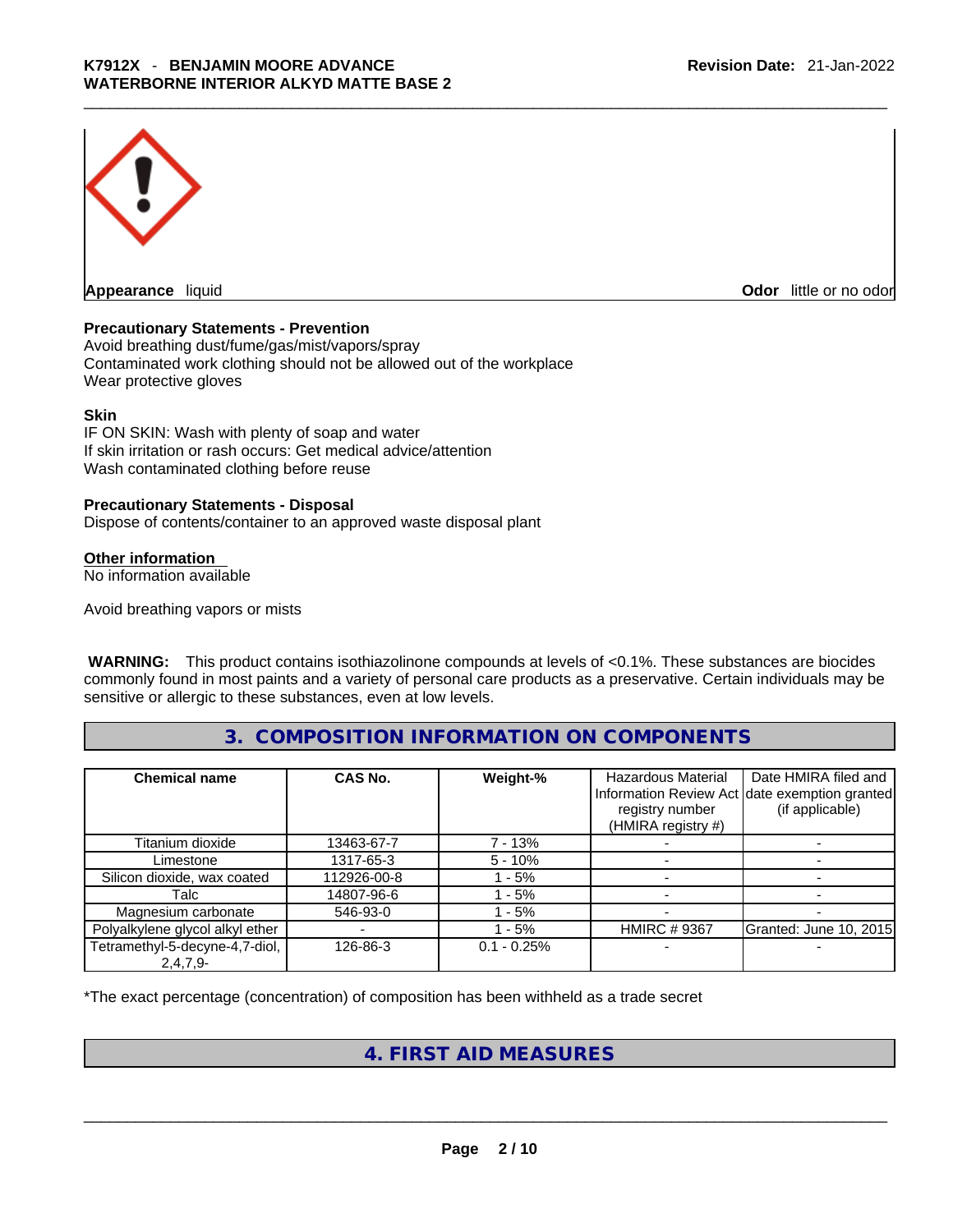| <b>General Advice</b>                  | No hazards which require special first aid measures.                                                                                                                                                                                   |
|----------------------------------------|----------------------------------------------------------------------------------------------------------------------------------------------------------------------------------------------------------------------------------------|
| <b>Eye Contact</b>                     | Rinse thoroughly with plenty of water for at least 15<br>minutes and consult a physician.                                                                                                                                              |
| <b>Skin Contact</b>                    | Wash off immediately with soap and plenty of water while<br>removing all contaminated clothes and shoes. If skin<br>irritation persists, call a physician. Wash clothing before<br>reuse. Destroy contaminated articles such as shoes. |
| <b>Inhalation</b>                      | Move to fresh air. If symptoms persist, call a physician.                                                                                                                                                                              |
| Ingestion                              | Clean mouth with water and afterwards drink plenty of<br>water. Consult a physician if necessary.                                                                                                                                      |
| <b>Most Important Symptoms/Effects</b> | May cause allergic skin reaction.                                                                                                                                                                                                      |
| <b>Notes To Physician</b>              | Treat symptomatically.                                                                                                                                                                                                                 |
|                                        | 5. FIRE-FIGHTING MEASURES                                                                                                                                                                                                              |

| <b>Suitable Extinguishing Media</b>                                                                                   | Use extinguishing measures that are appropriate to local<br>circumstances and the surrounding environment.<br>As in any fire, wear self-contained breathing apparatus<br>pressure-demand, MSHA/NIOSH (approved or equivalent)<br>and full protective gear. |  |  |  |
|-----------------------------------------------------------------------------------------------------------------------|------------------------------------------------------------------------------------------------------------------------------------------------------------------------------------------------------------------------------------------------------------|--|--|--|
| Protective equipment and precautions for firefighters                                                                 |                                                                                                                                                                                                                                                            |  |  |  |
| <b>Specific Hazards Arising From The Chemical</b>                                                                     | Closed containers may rupture if exposed to fire or<br>extreme heat.                                                                                                                                                                                       |  |  |  |
| <b>Sensitivity to mechanical impact</b>                                                                               | No                                                                                                                                                                                                                                                         |  |  |  |
| Sensitivity to static discharge                                                                                       | No.                                                                                                                                                                                                                                                        |  |  |  |
| <b>Flash Point Data</b><br>Flash point (°F)<br>Flash Point (°C)<br><b>Method</b><br><b>Flammability Limits In Air</b> | Not applicable<br>Not applicable<br>Not applicable                                                                                                                                                                                                         |  |  |  |
| Lower flammability limit:<br><b>Upper flammability limit:</b>                                                         | Not applicable<br>Not applicable                                                                                                                                                                                                                           |  |  |  |
| Health: 1<br>Flammability: 0<br><b>NFPA</b>                                                                           | Instability: 0<br><b>Special: Not Applicable</b>                                                                                                                                                                                                           |  |  |  |
| <b>NFPA Legend</b><br>0 - Not Hazardous<br>1 - Slightly<br>2 - Moderate<br>3 - High<br>4 - Severe                     |                                                                                                                                                                                                                                                            |  |  |  |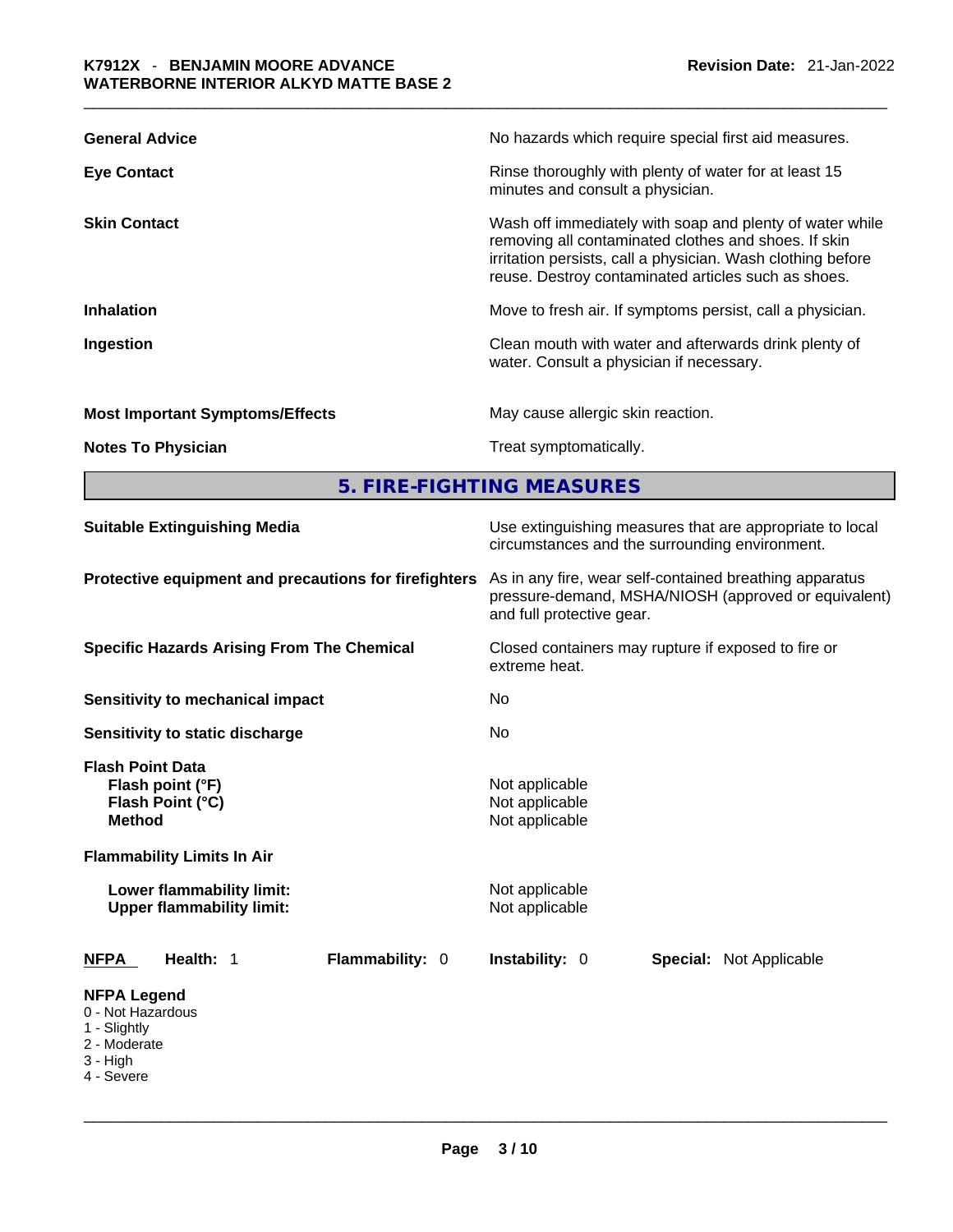*The ratings assigned are only suggested ratings, the contractor/employer has ultimate responsibilities for NFPA ratings where this system is used.* 

*Additional information regarding the NFPA rating system is available from the National Fire Protection Agency (NFPA) at www.nfpa.org.* 

## **6. ACCIDENTAL RELEASE MEASURES**

**Personal Precautions Avoid contact with skin, eyes and clothing. Ensure Personal Precautions** adequate ventilation.

**Other Information Discription Prevent further leakage or spillage if safe to do so.** 

**Environmental precautions** See Section 12 for additional Ecological Information.

**Methods for Cleaning Up Example 20 Soak** up with inert absorbent material. Sweep up and shovel into suitable containers for disposal.

## **7. HANDLING AND STORAGE**

**Handling Handling Avoid contact with skin, eyes and clothing. Avoid breathing** vapors, spray mists or sanding dust. In case of insufficient ventilation, wear suitable respiratory equipment.

**Storage Example 20 Keep container tightly closed. Keep out of the reach of**  $\mathbf{K}$ 

**Incompatible Materials Materials** No information available

**8. EXPOSURE CONTROLS/PERSONAL PROTECTION** 

children.

## **Exposure Limits**

| <b>Chemical name</b>        | <b>ACGIH TLV</b>                                                                                                                              | <b>Alberta</b>              | <b>British Columbia</b>                                                        | <b>Ontario</b>          | Quebec                        |
|-----------------------------|-----------------------------------------------------------------------------------------------------------------------------------------------|-----------------------------|--------------------------------------------------------------------------------|-------------------------|-------------------------------|
| Titanium dioxide            | TWA: $10 \text{ mg/m}^3$                                                                                                                      | 10 mg/m $3$ - TWA           | 10 mg/m $3$ - TWA<br>$3$ mg/m <sup>3</sup> - TWA                               | 10 mg/m $3$ - TWA       | 10 mg/m <sup>3</sup> - TWAEV  |
| Limestone                   | N/E                                                                                                                                           | $10 \text{ mg/m}^3$ - TWA   | 10 mg/m $3$ - TWA<br>$3$ mg/m <sup>3</sup> - TWA<br>$20 \text{ mg/m}^3$ - STEL | N/E                     | 10 mg/m <sup>3</sup> - TWAEV  |
| Silicon dioxide, wax coated | N/E                                                                                                                                           | N/E                         | 4 mg/m <sup>3</sup> - TWA<br>1.5 mg/m $3$ - TWA                                | N/E                     | $6$ mg/m <sup>3</sup> - TWAEV |
| Talc                        | TWA: $2 \text{ mg/m}^3$<br>particulate matter<br>containing no<br>asbestos and <1%<br>crystalline silica,<br>respirable particulate<br>matter | $2$ mg/m <sup>3</sup> - TWA | $2 \text{mq/m}^3$ - TWA                                                        | $2 \text{mq/m}^3$ - TWA | 3 mg/m <sup>3</sup> - TWAEV   |
| Magnesium carbonate         | N/E                                                                                                                                           | N/E                         | 10 mg/m $3$ - TWA<br>$3$ mg/m <sup>3</sup> - TWA                               | N/E                     | 10 mg/m $3$ - TWAEV           |

#### **Legend**

ACGIH - American Conference of Governmental Industrial Hygienists

Alberta - Alberta Occupational Exposure Limits

British Columbia - British Columbia Occupational Exposure Limits Ontario - Ontario Occupational Exposure Limits

Quebec - Quebec Occupational Exposure Limits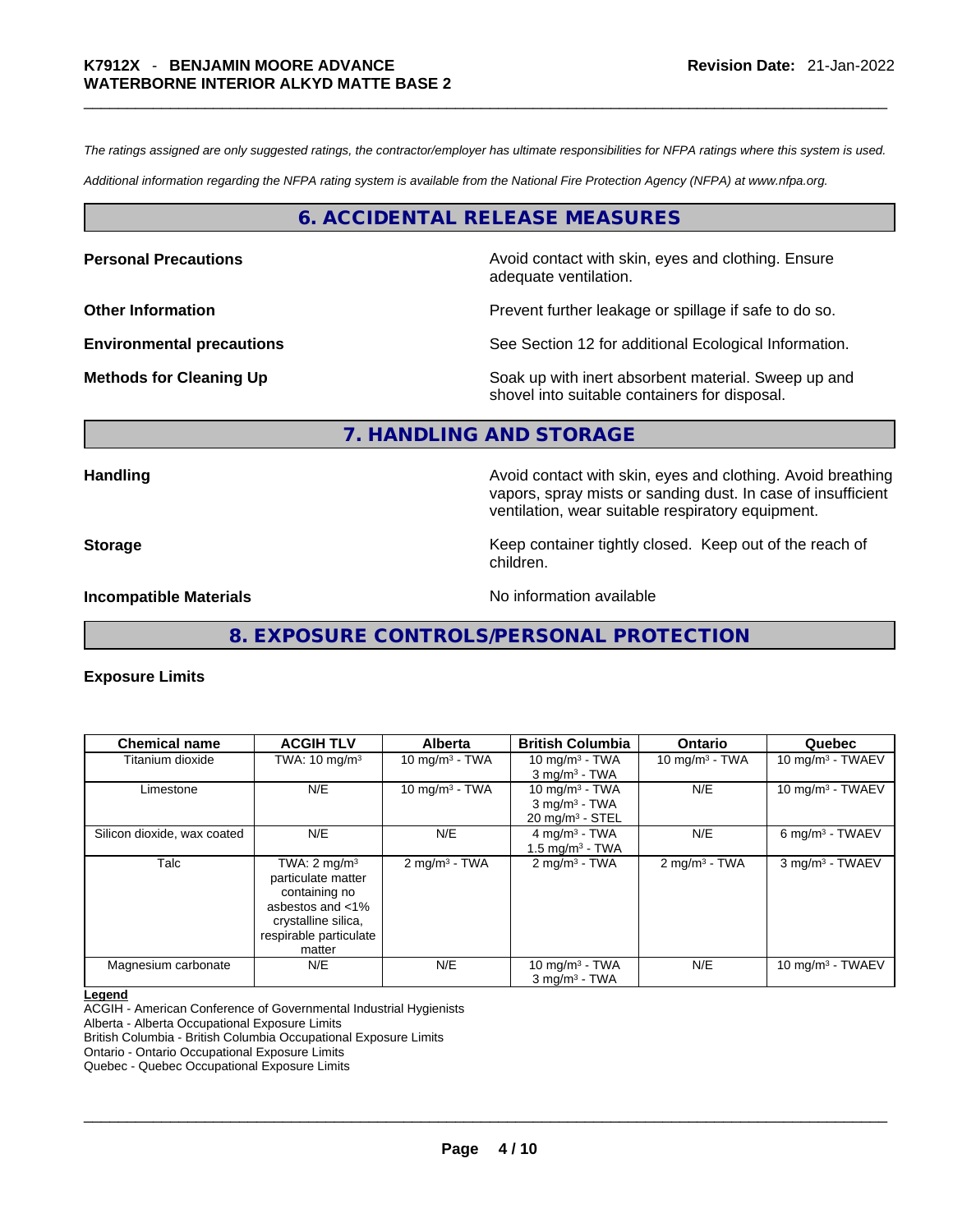N/E - Not established

**Personal Protective Equipment**

**Engineering Measures Ensure** Ensure adequate ventilation, especially in confined areas.

**Eye/Face Protection**<br> **Safety glasses with side-shields.**<br> **Skin Protection**<br> **Protective gloves and impervious** Protective gloves and impervious clothing. **Respiratory Protection In case of insufficient ventilation wear suitable respiratory** equipment.

**Hygiene Measures Avoid contact with skin, eyes and clothing. Remove and Avoid contact with skin, eyes and clothing. Remove and Avoid contact with skin, eyes and clothing. Remove and** wash contaminated clothing before re-use. Wash thoroughly after handling.

## **9. PHYSICAL AND CHEMICAL PROPERTIES**

**Appearance** liquid **Odor Odor Odor Odor Odor Odor** *little* **or no odor Odor Threshold** No information available **Density** (Ibs/gal) 10.85 - 10.95 **Specific Gravity** 1.30 - 1.32 **pH bH 1 Viscosity (cps) Viscosity (cps) No information available Solubility(ies)** No information available **Water solubility**  No information available **Evaporation Rate No information available No information available Vapor pressure**  No information available **Vapor pressure No information available Vapor density No information available No information available Wt. % Solids** 50 - 60 **Vol. % Solids** 35 - 45 **Wt. % Volatiles Vol. % Volatiles** 55 - 65 **VOC Regulatory Limit (g/L)** < 50 **Boiling Point (°F)** 212 **Boiling Point (°C)** 100<br> **Preezing point (°F)** 100<br>
22 **Freezing point (°F) Freezing Point (°C)** 0 **Flash point (°F)**<br> **Flash Point (°C)**<br> **Flash Point (°C)**<br> **C Flash Point (°C) Method** Not applicable **Flammability (solid, gas)**<br> **Upper flammability limit:**<br>
Upper flammability limit:<br>  $\begin{array}{ccc}\n\bullet & \bullet & \bullet \\
\bullet & \bullet & \bullet\n\end{array}$  Not applicable **Upper flammability limit:**<br> **Lower flammability limit:**<br>
Not applicable<br>
Not applicable **Lower flammability limit: Autoignition Temperature (°F)**<br> **Autoignition Temperature (°C)** No information available **Autoignition Temperature (°C)**<br> **Decomposition Temperature (°F)** No information available **Decomposition Temperature (°F) Decomposition Temperature (°C)** No information available<br> **Partition coefficient Partition available Partition coefficient** 

# **10. STABILITY AND REACTIVITY**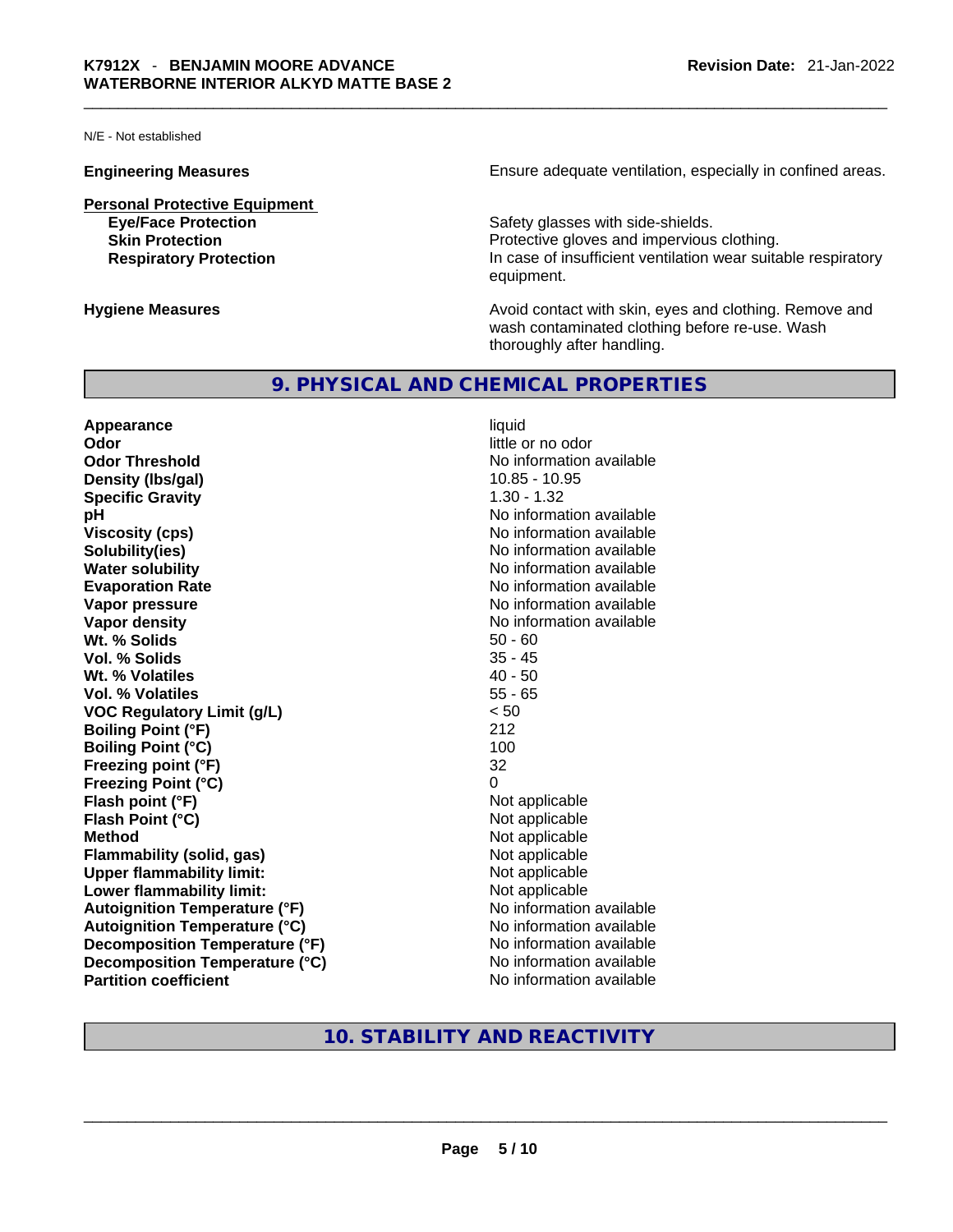| <b>Reactivity</b>                         | Not Applicable                           |
|-------------------------------------------|------------------------------------------|
| <b>Chemical Stability</b>                 | Stable under normal conditions.          |
| <b>Conditions to avoid</b>                | Prevent from freezing.                   |
| <b>Incompatible Materials</b>             | No materials to be especially mentioned. |
| <b>Hazardous Decomposition Products</b>   | None under normal use.                   |
| <b>Possibility of hazardous reactions</b> | None under normal conditions of use.     |

# **11. TOXICOLOGICAL INFORMATION**

| <b>Product Information</b> |                                          |  |
|----------------------------|------------------------------------------|--|
|                            | Information on likely routes of exposure |  |

**Acute Toxicity<br>Product Information** 

**Principal Routes of Exposure Exposure** Eye contact, skin contact and inhalation.

**No information available** 

## **Symptoms related to the physical, chemical and toxicological characteristics**

**Symptoms Symptoms No information available** 

#### **Delayed and immediate effects as well as chronic effects from short and long-term exposure**

| Eye contact                     | May cause slight irritation                                 |
|---------------------------------|-------------------------------------------------------------|
| <b>Skin contact</b>             | Prolonged skin contact may cause skin irritation and/or     |
|                                 | dermatitis. May cause sensitization by skin contact.        |
| <b>Inhalation</b>               | Inhalation of vapors in high concentration may cause        |
|                                 | irritation of respiratory system. Avoid breathing vapors or |
|                                 | mists.                                                      |
| Ingestion                       | Ingestion may cause gastrointestinal irritation, nausea,    |
|                                 | vomiting and diarrhea.                                      |
| <b>Sensitization</b>            | May cause an allergic skin reaction.                        |
| <b>Neurological Effects</b>     | No information available.                                   |
| <b>Mutagenic Effects</b>        | No information available.                                   |
| <b>Reproductive Effects</b>     | No information available.                                   |
| <b>Developmental Effects</b>    | No information available.                                   |
| <b>Target organ effects</b>     | No information available.                                   |
| <b>STOT - single exposure</b>   | No information available.                                   |
| <b>STOT - repeated exposure</b> | No information available.                                   |
| Other adverse effects           | No information available.                                   |
| <b>Aspiration Hazard</b>        | No information available.                                   |

**Numerical measures of toxicity**

**The following values are calculated based on chapter 3.1 of the GHS document**

**ATEmix (oral)** 97649 mg/kg \_\_\_\_\_\_\_\_\_\_\_\_\_\_\_\_\_\_\_\_\_\_\_\_\_\_\_\_\_\_\_\_\_\_\_\_\_\_\_\_\_\_\_\_\_\_\_\_\_\_\_\_\_\_\_\_\_\_\_\_\_\_\_\_\_\_\_\_\_\_\_\_\_\_\_\_\_\_\_\_\_\_\_\_\_\_\_\_\_\_\_\_\_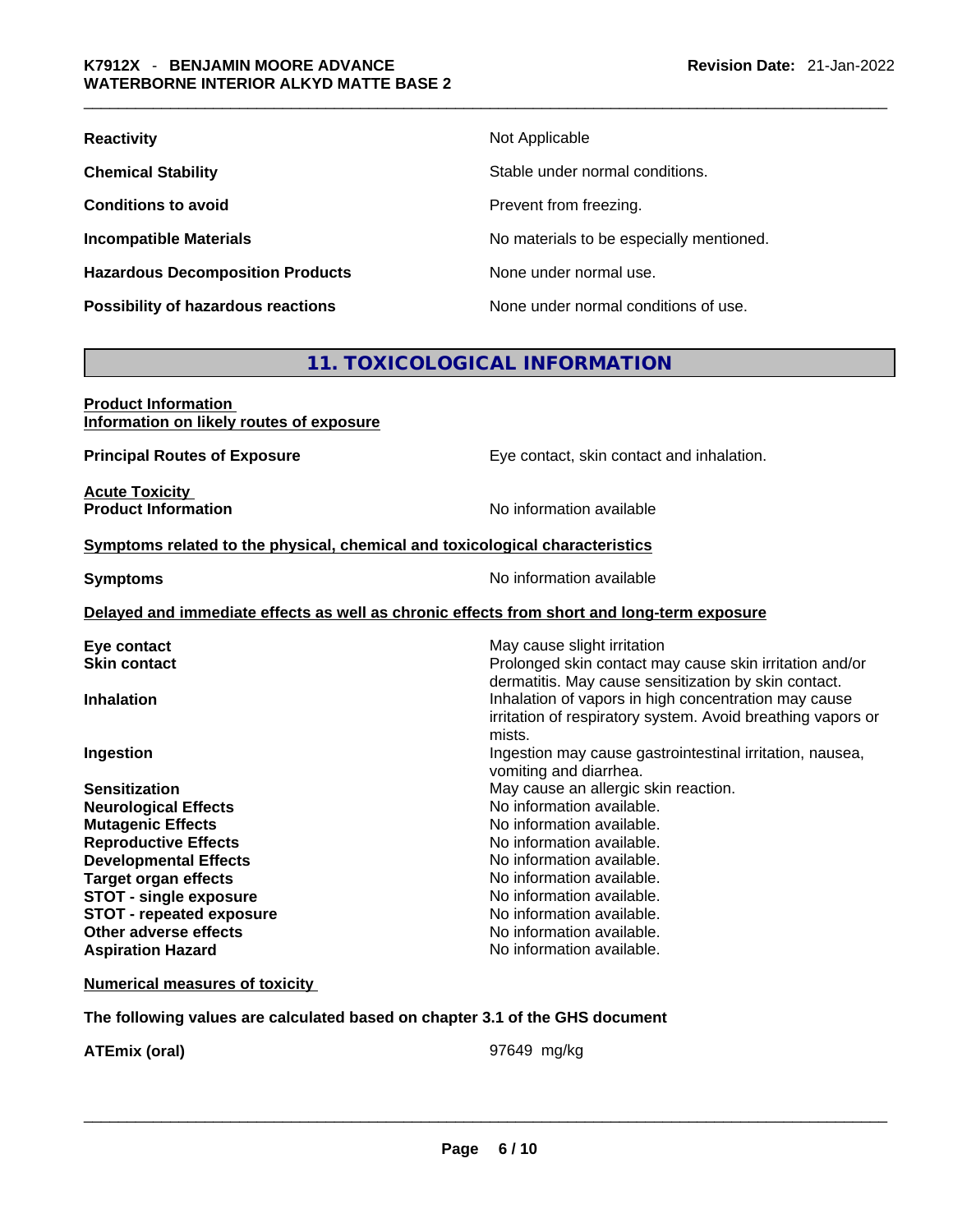## **Component Information**

| Chemical name                  | Oral LD50             | Dermal LD50           | Inhalation LC50     |
|--------------------------------|-----------------------|-----------------------|---------------------|
| Titanium dioxide               | $> 10000$ mg/kg (Rat) |                       |                     |
| 13463-67-7                     |                       |                       |                     |
| Tetramethyl-5-decyne-4,7-diol, | $>$ 500 mg/kg (Rat)   | > 1000 mg/kg (Rabbit) | > 20 mg/L (Rat) 1 h |
| $2,4,7,9-$                     |                       |                       |                     |
| 126-86-3                       |                       |                       |                     |

#### **Chronic Toxicity**

#### **Carcinogenicity**

*The information below indicates whether each agency has listed any ingredient as a carcinogen:.* 

| <b>Chemical name</b> | IARC                            | <b>NTP</b> |
|----------------------|---------------------------------|------------|
|                      | 2B<br>Possible Human Carcinogen |            |
| Titanium dioxide     |                                 |            |

• Although IARC has classified titanium dioxide as possibly carcinogenic to humans (2B), their summary concludes: "No significant exposure to titanium dioxide is thought to occur during the use of products in which titanium dioxide is bound to other materials, such as paint."

#### **Legend**

IARC - International Agency for Research on Cancer NTP - National Toxicity Program OSHA - Occupational Safety & Health Administration

**12. ECOLOGICAL INFORMATION** 

## **Ecotoxicity Effects**

The environmental impact of this product has not been fully investigated.

## **Product Information**

## **Acute Toxicity to Fish**

No information available

## **Acute Toxicity to Aquatic Invertebrates**

No information available

## **Acute Toxicity to Aquatic Plants**

No information available

## **Persistence / Degradability**

No information available.

## **Bioaccumulation**

No information available.

## **Mobility in Environmental Media**

No information available. \_\_\_\_\_\_\_\_\_\_\_\_\_\_\_\_\_\_\_\_\_\_\_\_\_\_\_\_\_\_\_\_\_\_\_\_\_\_\_\_\_\_\_\_\_\_\_\_\_\_\_\_\_\_\_\_\_\_\_\_\_\_\_\_\_\_\_\_\_\_\_\_\_\_\_\_\_\_\_\_\_\_\_\_\_\_\_\_\_\_\_\_\_

## **Ozone**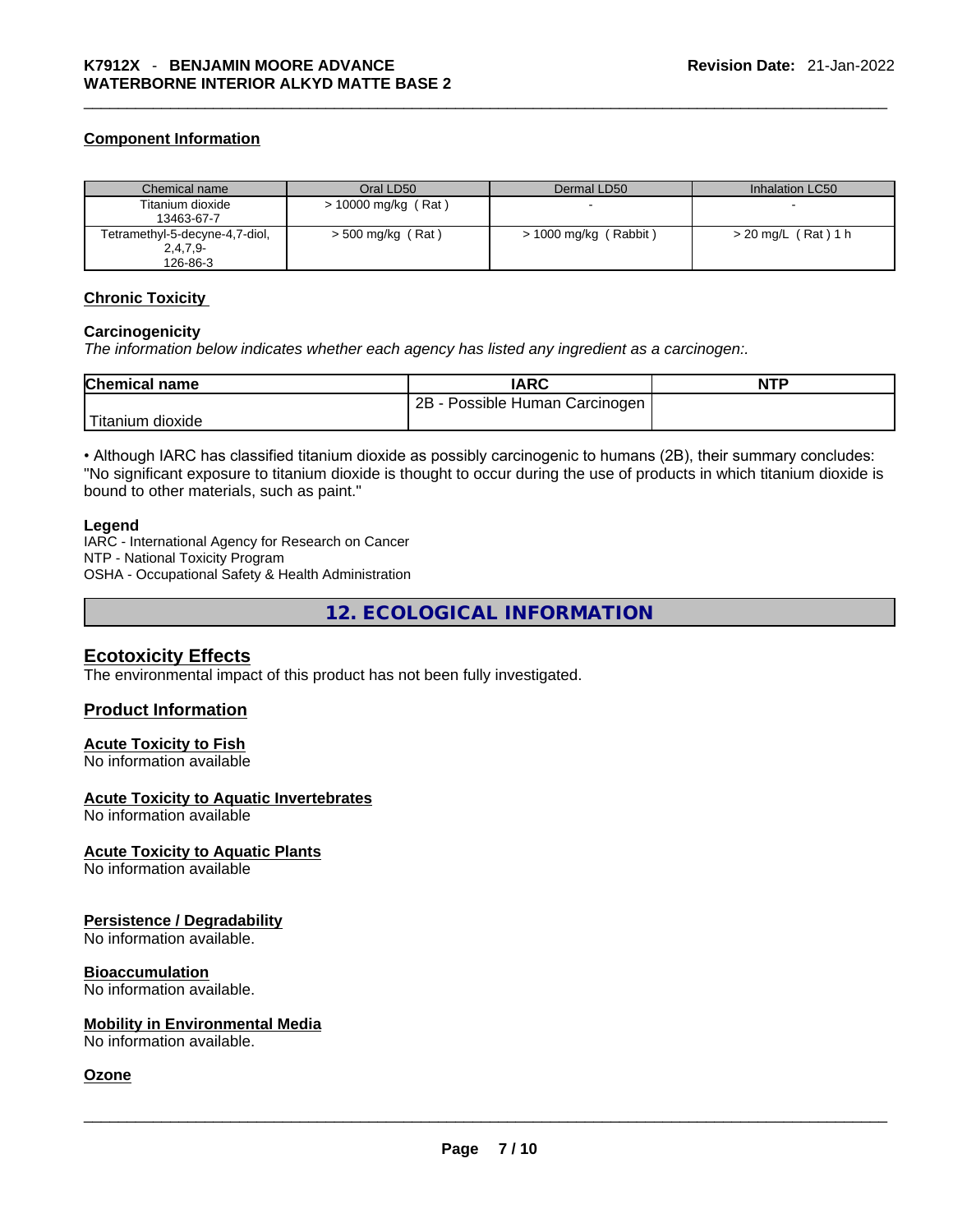No information available

## **Component Information**

## **Acute Toxicity to Fish**

Titanium dioxide  $LC50:$  > 1000 mg/L (Fathead Minnow - 96 hr.) Tetramethyl-5-decyne-4,7-diol, 2,4,7,9- LC50: 42 mg/L (Carp (Cyprinus carpio) - 24 hr.)

## **Acute Toxicity to Aquatic Invertebrates**

Tetramethyl-5-decyne-4,7-diol, 2,4,7,9- LC50: 91 mg/L (Daphnia magna - 48 hr.)

#### **Acute Toxicity to Aquatic Plants**

Tetramethyl-5-decyne-4,7-diol, 2,4,7,9- EC50: 82 mg/L (Algae (Selenastrum capricornutum) - 72 hrs.)

# **13. DISPOSAL CONSIDERATIONS**

**Waste Disposal Method** Dispose of in accordance with federal, state, provincial, and local regulations. Local requirements may vary, consult your sanitation department or state-designated environmental protection agency for more disposal options.

**14. TRANSPORT INFORMATION** 

**TDG** Not regulated

**ICAO / IATA** Not regulated

**IMDG / IMO** Not regulated

# **15. REGULATORY INFORMATION**

## **International Inventories**

| <b>TSCA: United States</b><br><b>DSL: Canada</b> | Yes - All components are listed or exempt.<br>No - Not all of the components are listed.<br>One or more component is listed on NDSL. |
|--------------------------------------------------|--------------------------------------------------------------------------------------------------------------------------------------|
|                                                  |                                                                                                                                      |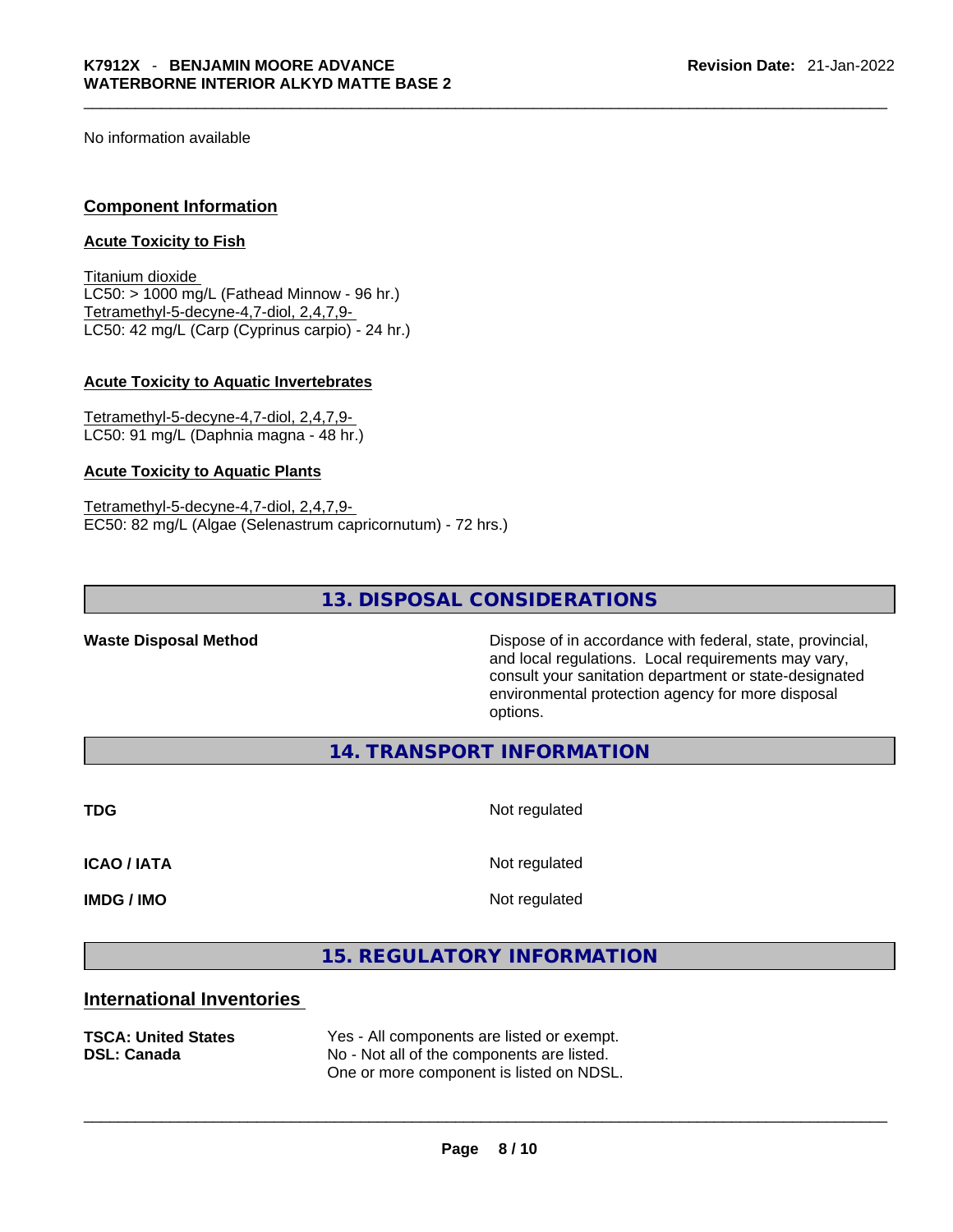# **National Pollutant Release Inventory (NPRI)**

## **NPRI Parts 1- 4**

This product contains the following Parts 1-4 NPRI chemicals:

*None*

#### **NPRI Part 5**

This product contains the following NPRI Part 5 Chemicals:

*None*

## **WHMIS Regulatory Status**

This product has been classified in accordance with the hazard criteria of the Hazardous Products Regulations (HPR) and the SDS contains all the information required by the HPR.

| <b>16. OTHER INFORMATION</b>                                                                                                                          |           |                                                                            |                      |          |  |
|-------------------------------------------------------------------------------------------------------------------------------------------------------|-----------|----------------------------------------------------------------------------|----------------------|----------|--|
| HMIS                                                                                                                                                  | Health: 1 | <b>Flammability: 0</b>                                                     | <b>Reactivity: 0</b> | $PPE: -$ |  |
| <b>HMIS Legend</b><br>0 - Minimal Hazard<br>1 - Slight Hazard<br>2 - Moderate Hazard<br>3 - Serious Hazard<br>4 - Severe Hazard<br>* - Chronic Hazard |           | X - Consult your supervisor or S.O.P. for "Special" handling instructions. |                      |          |  |

*Note: The PPE rating has intentionally been left blank. Choose appropriate PPE that will protect employees from the hazards the material will present under the actual normal conditions of use.* 

*Caution: HMISÒ ratings are based on a 0-4 rating scale, with 0 representing minimal hazards or risks, and 4 representing significant hazards or risks. Although HMISÒ ratings are not required on MSDSs under 29 CFR 1910.1200, the preparer, has chosen to provide them. HMISÒ ratings are to be used only in conjunction with a fully implemented HMISÒ program by workers who have received appropriate HMISÒ training. HMISÒ is a registered trade and service mark of the NPCA. HMISÒ materials may be purchased exclusively from J. J. Keller (800) 327-6868.* 

 **WARNING!** If you scrape, sand, or remove old paint, you may release lead dust. LEAD IS TOXIC. EXPOSURE TO LEAD DUST CAN CAUSE SERIOUS ILLNESS, SUCH AS BRAIN DAMAGE, ESPECIALLY IN CHILDREN. PREGNANT WOMEN SHOULD ALSO AVOID EXPOSURE.Wear a NIOSH approved respirator to control lead exposure. Clean up carefully with a HEPA vacuum and a wet mop. Before you start, find out how to protect yourself and your family by logging onto Health Canada at

http://www.hc-sc.gc.ca/ewh-semt/contaminants/lead-plomb/asked\_questions-questions\_posees-eng.php.

**Prepared By Product Stewardship Department** Benjamin Moore & Co. 101 Paragon Drive Montvale, NJ 07645 800-225-5554